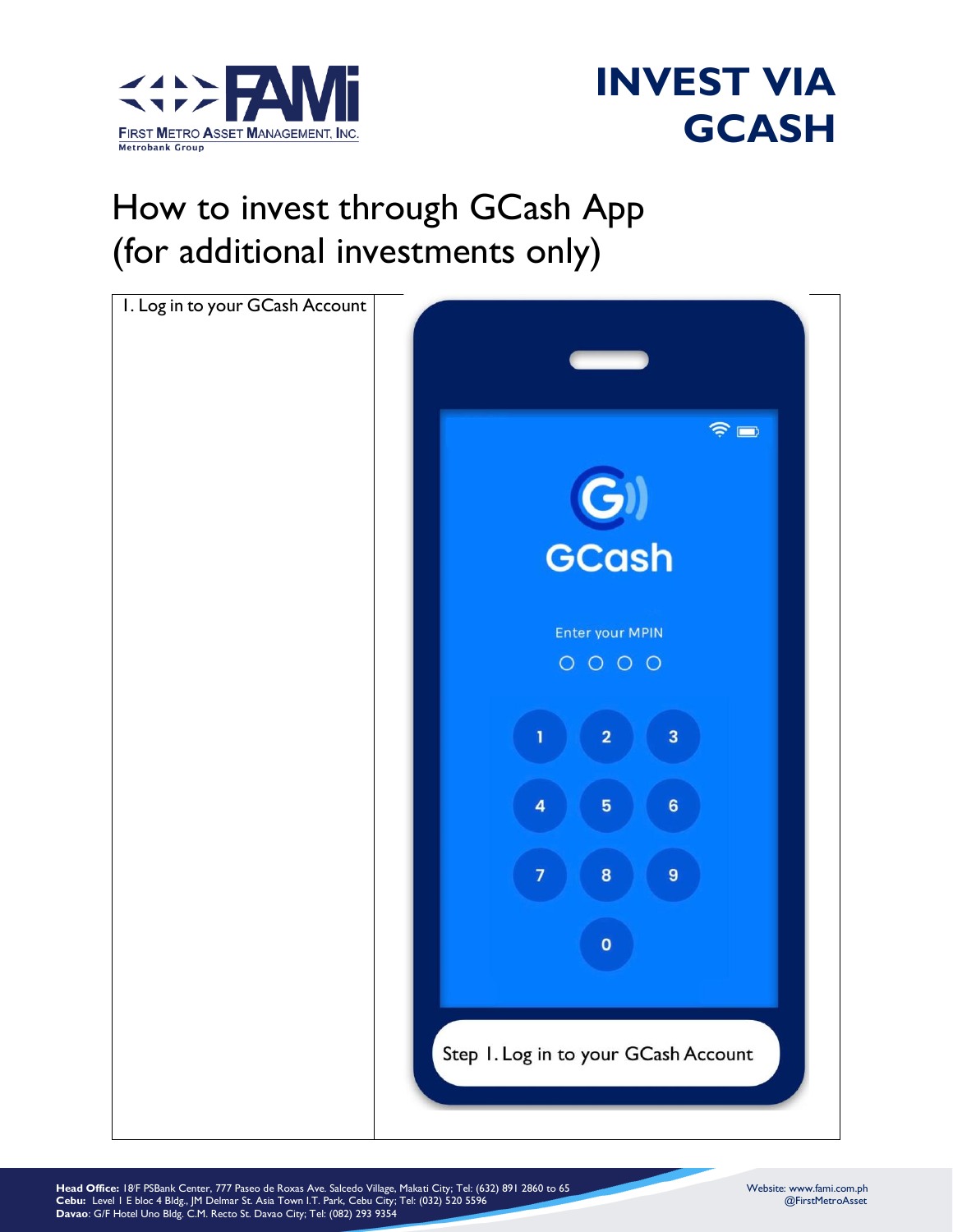



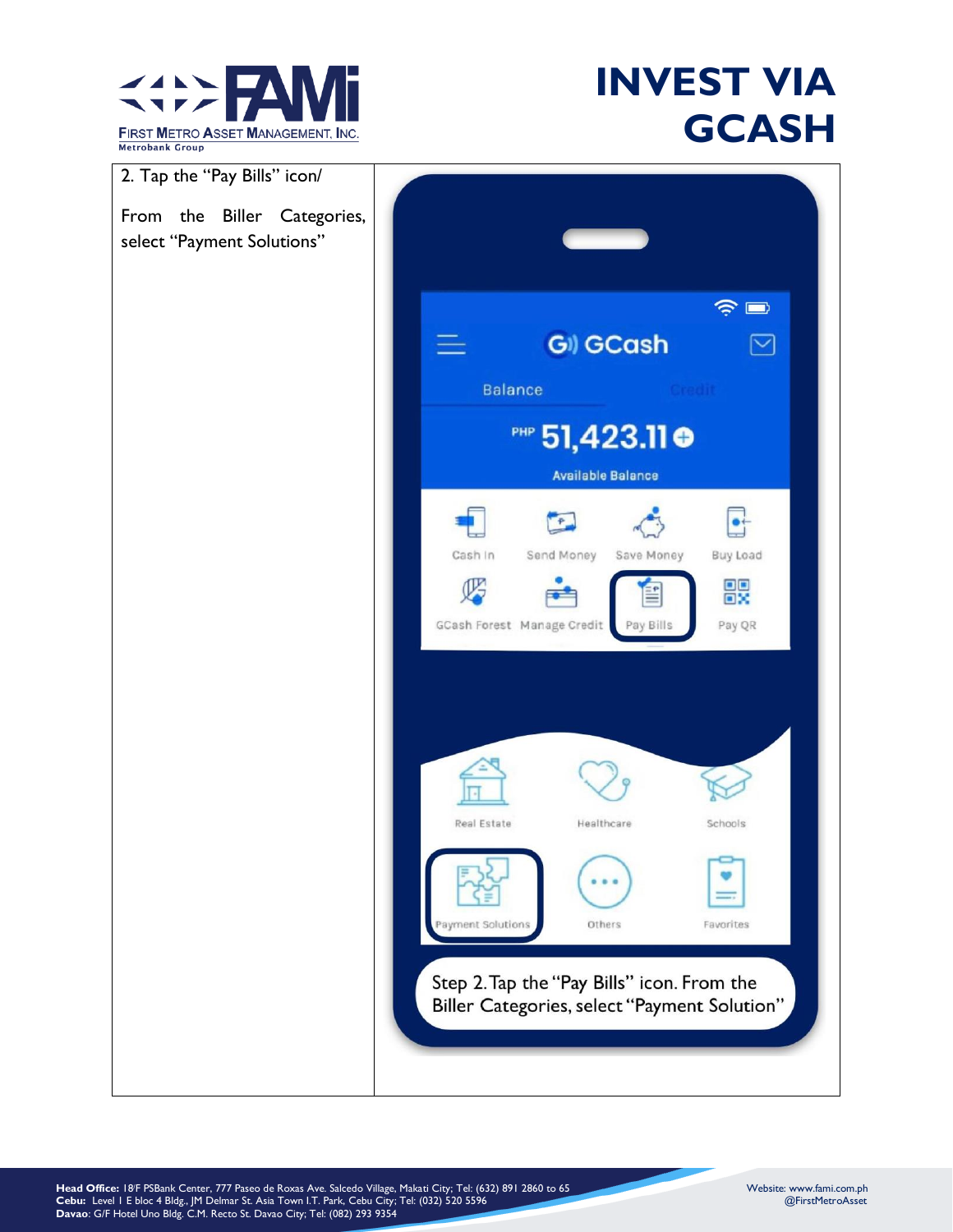

| 3. Click First Metro Asset                  |                                                                             |  |
|---------------------------------------------|-----------------------------------------------------------------------------|--|
| Management Inc. from the<br>search results. |                                                                             |  |
|                                             |                                                                             |  |
|                                             | $\widehat{\mathbb{R}}$                                                      |  |
|                                             | <b>Payment Soluti</b> $Q$<br>(i)<br>$\leftarrow$                            |  |
|                                             | <b>ABRA</b>                                                                 |  |
|                                             | First Metro Asset Management Inc                                            |  |
|                                             | <b>GCash Mastercard</b>                                                     |  |
|                                             | <b>GE Rider COD Remittance</b>                                              |  |
|                                             | <b>GFII Cash Advance Return</b>                                             |  |
|                                             | Globe Cash Advance/Funds Return                                             |  |
|                                             | GoodWork PH                                                                 |  |
|                                             | Grand Lodge of the Philippines                                              |  |
|                                             | Step 3. Click First Metro Asset Management<br>Inc. from the search results. |  |
|                                             |                                                                             |  |
|                                             |                                                                             |  |
|                                             |                                                                             |  |

**Head Office:** 18/F PSBank Center, 777 Paseo de Roxas Ave. Salcedo Village, Makati City; Tel: (632) 891 2860 to 65 Website: www.fami.com.ph **Cebu:** Level 1 E bloc 4 Bldg., JM Delmar St. Asia Town I.T. Park, Cebu City; Tel: (032) 520 5596 @FirstMetroAsset **Davao**: G/F Hotel Uno Bldg. C.M. Recto St. Davao City; Tel: (082) 293 9354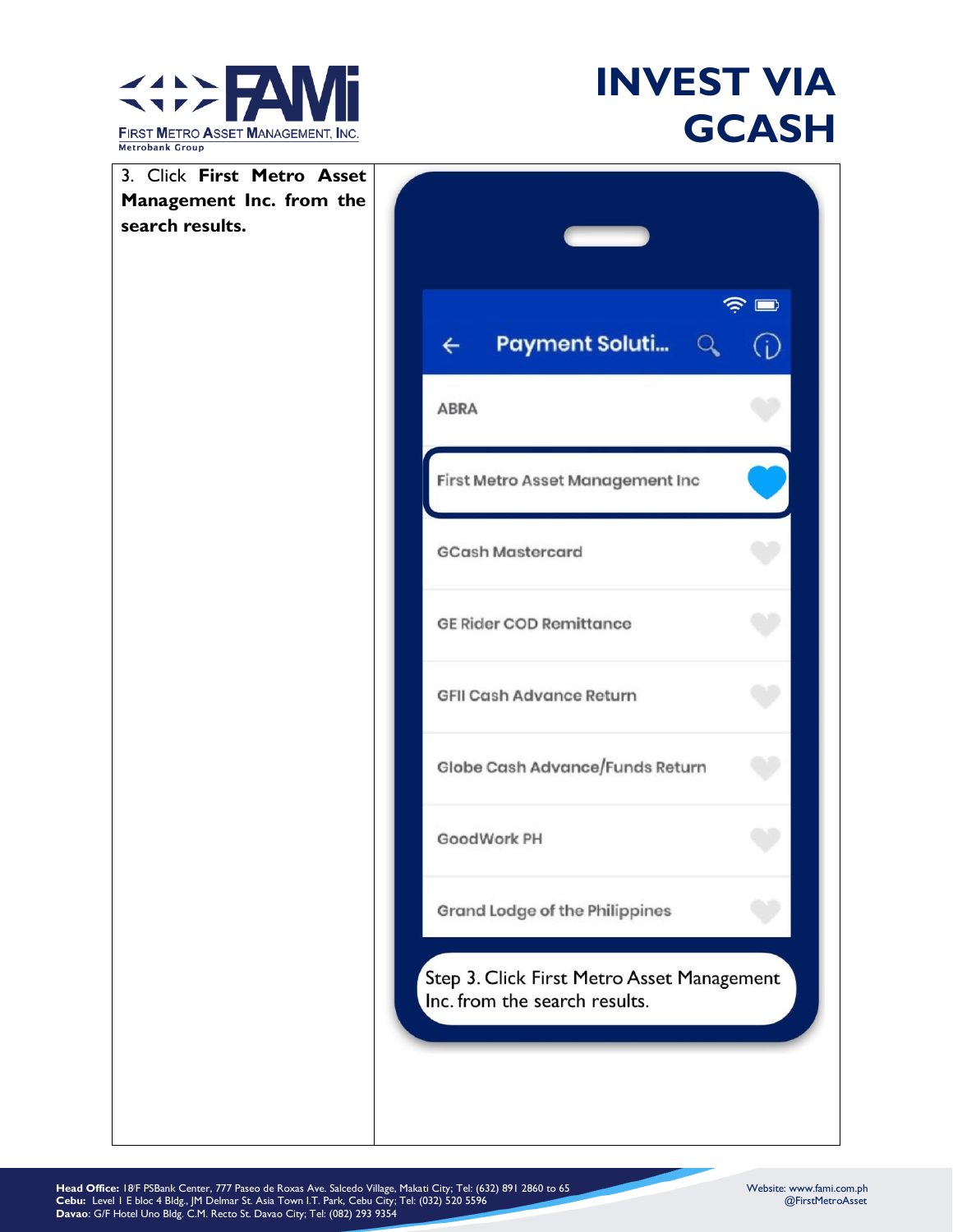

| 4.<br>Reference<br>Enter<br>your<br>Number,<br>Number,<br>Account<br>Amount to be invested and email<br>address (optional) |                                  |                                                                                                                                                                                                                                   |
|----------------------------------------------------------------------------------------------------------------------------|----------------------------------|-----------------------------------------------------------------------------------------------------------------------------------------------------------------------------------------------------------------------------------|
|                                                                                                                            | <b>Pay Bills</b><br>$\leftarrow$ | $\widehat{\mathbb{R}}$ $\blacksquare$                                                                                                                                                                                             |
|                                                                                                                            |                                  | F<br>First Metro Asset Management Inc                                                                                                                                                                                             |
|                                                                                                                            | Reference No                     | Enter Reference No                                                                                                                                                                                                                |
|                                                                                                                            | Account Name                     | Enter Account Name                                                                                                                                                                                                                |
|                                                                                                                            | Amount                           | Enter Amount in Php (1-8 digits)                                                                                                                                                                                                  |
|                                                                                                                            | Email                            | Enter Email Address (optional)                                                                                                                                                                                                    |
|                                                                                                                            |                                  | REMINDER: Your payment will be processed and you will be charged a convenience fee<br>of PHP 15.00.<br><b>NEXT</b><br>Step 4. Enter your Reference Number,<br>Account Name, Amount to be invested<br>and email address (optional) |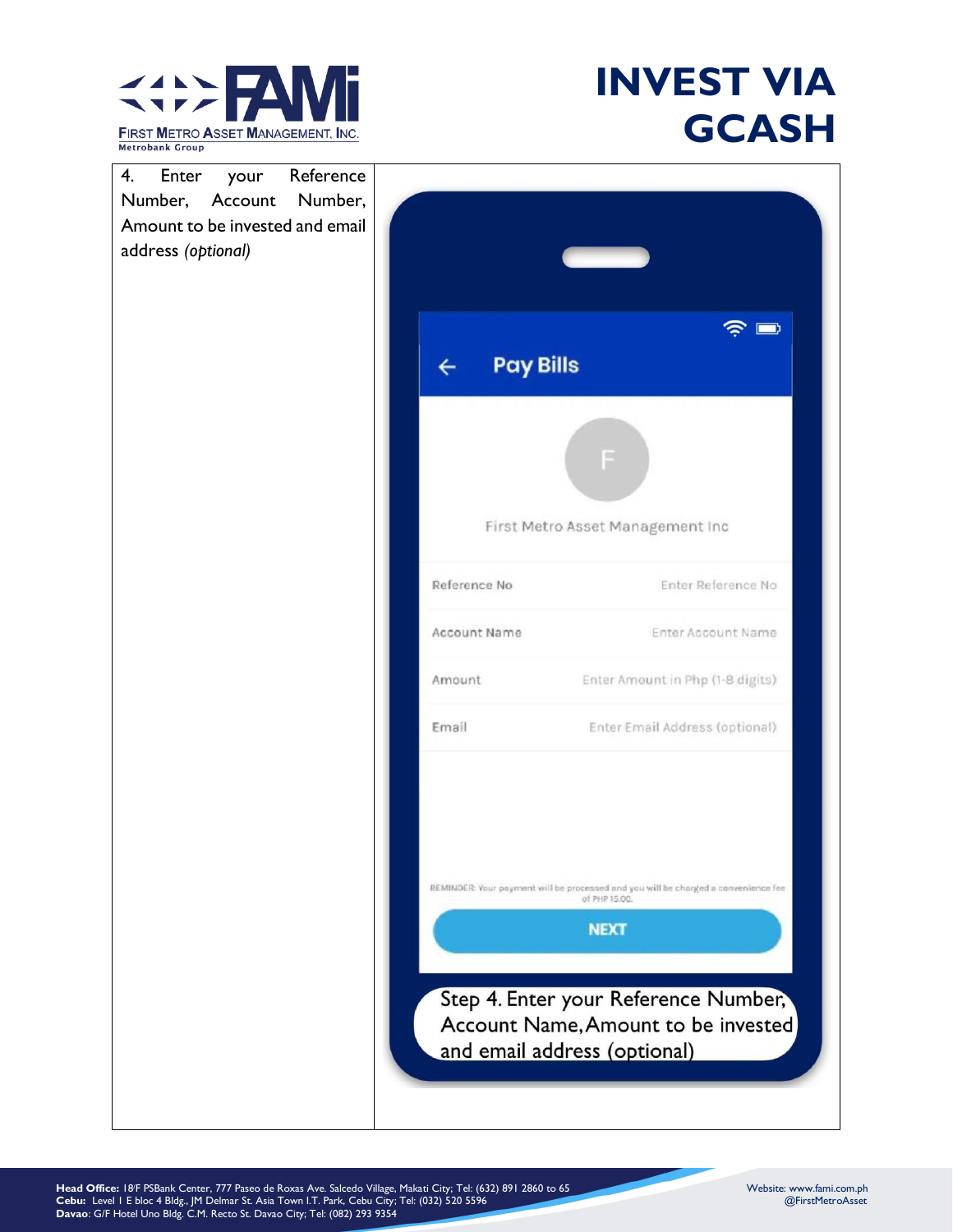

| 5. Review the details of your |                                                                                                                    |
|-------------------------------|--------------------------------------------------------------------------------------------------------------------|
| additional investment         |                                                                                                                    |
|                               |                                                                                                                    |
|                               |                                                                                                                    |
|                               | $\widehat{\mathbb{R}}$                                                                                             |
|                               | <b>Pay Bills</b><br>$\leftarrow$                                                                                   |
|                               |                                                                                                                    |
|                               | F                                                                                                                  |
|                               | First Metro Asset Management Inc                                                                                   |
|                               | SALEF00012345<br>Reference No                                                                                      |
|                               | Account Name<br>Maria Evangelista                                                                                  |
|                               | Amount<br>php 1000.00                                                                                              |
|                               | Email                                                                                                              |
|                               | REMINDER: Your payment will be processed and you will be charged a convenience fee<br>of PHP 15.00.<br><b>NEXT</b> |
|                               | Step 5. Review the details of your<br>additional investment.                                                       |